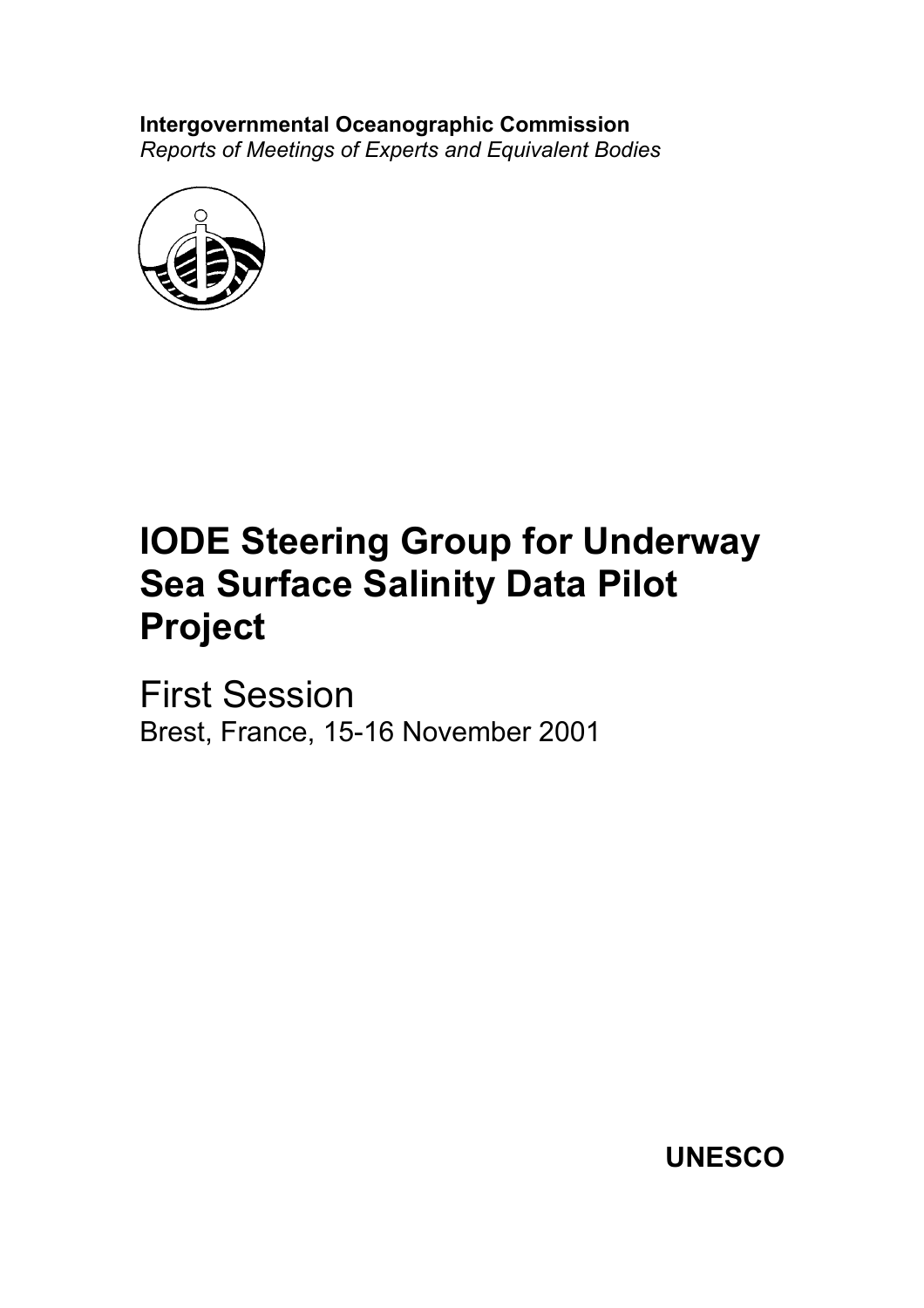IOC/IODE-SG-USSSAL-I Paris, 20 November 2001 English only

#### **Abstract**

The IODE Steering Group for Underway Sea Surface Salinity Data Pilot Project was established during IODE-XVI. The objective of the project is to organise surface salinity data that are currently collected and to work with data collectors to improve data collection to meet the benchmarks of spatial and temporal sampling and data accuracies set out by the Ocean Observations Panel for Climate (OOPC). During its First Session the Steering Group reviewed the current status of collection of in-situ surface salinity data using the thermosalinograph and addressed each of the functions of the data management process for underway sea surface salinity data – Collection, Transfer, Processing, Archiving and Products.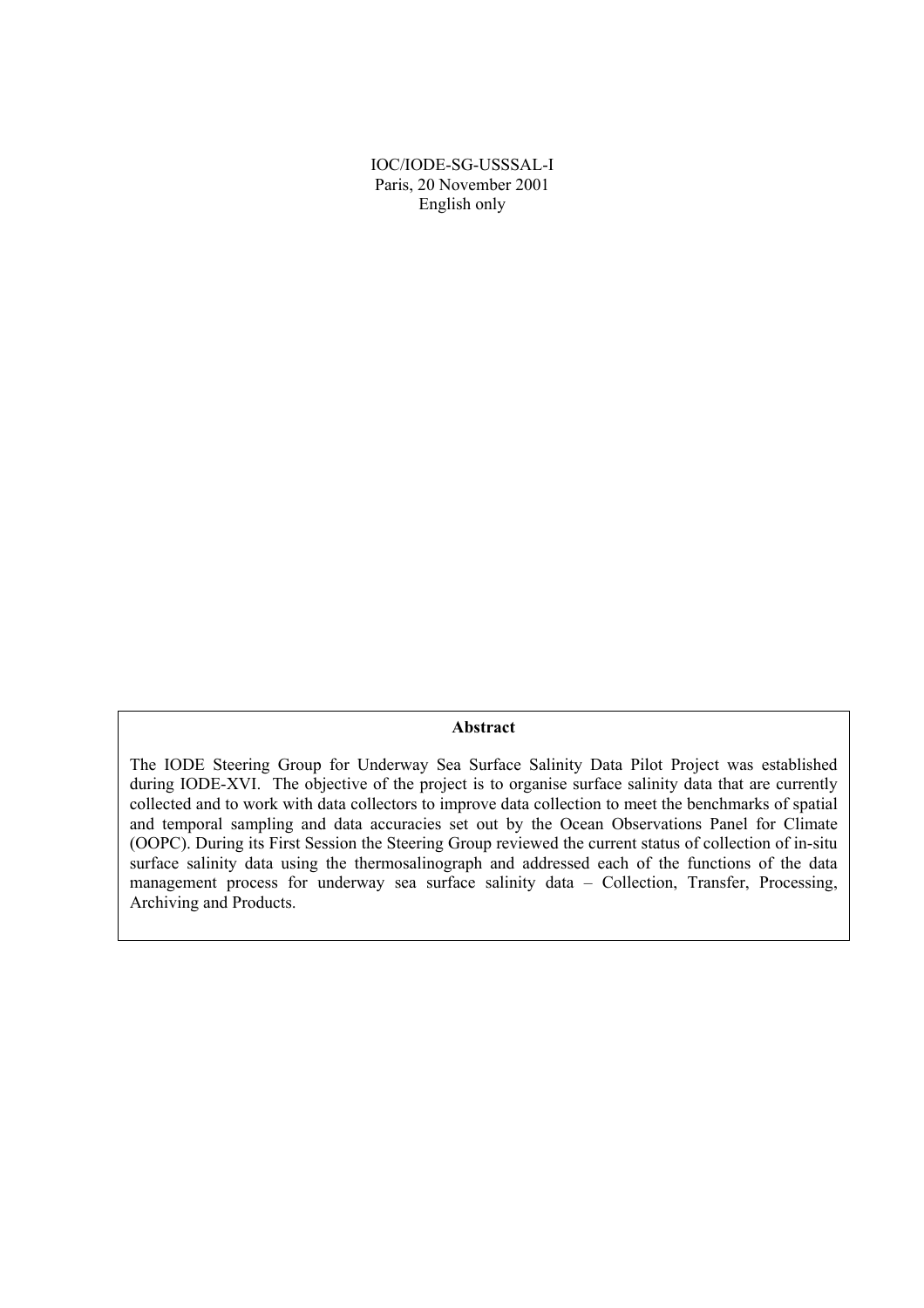## **Table of Contents**

#### Page

# **ANNEXES**

I: AGENDA **II: LIST OF PARTICIPANTS III: WELCOME ADDRESS** IV: RECOMMENDATION IODE-XVI.10 V. DATA COLLECTION ACTIVITIES FROM REPRESENTED COUNTRIES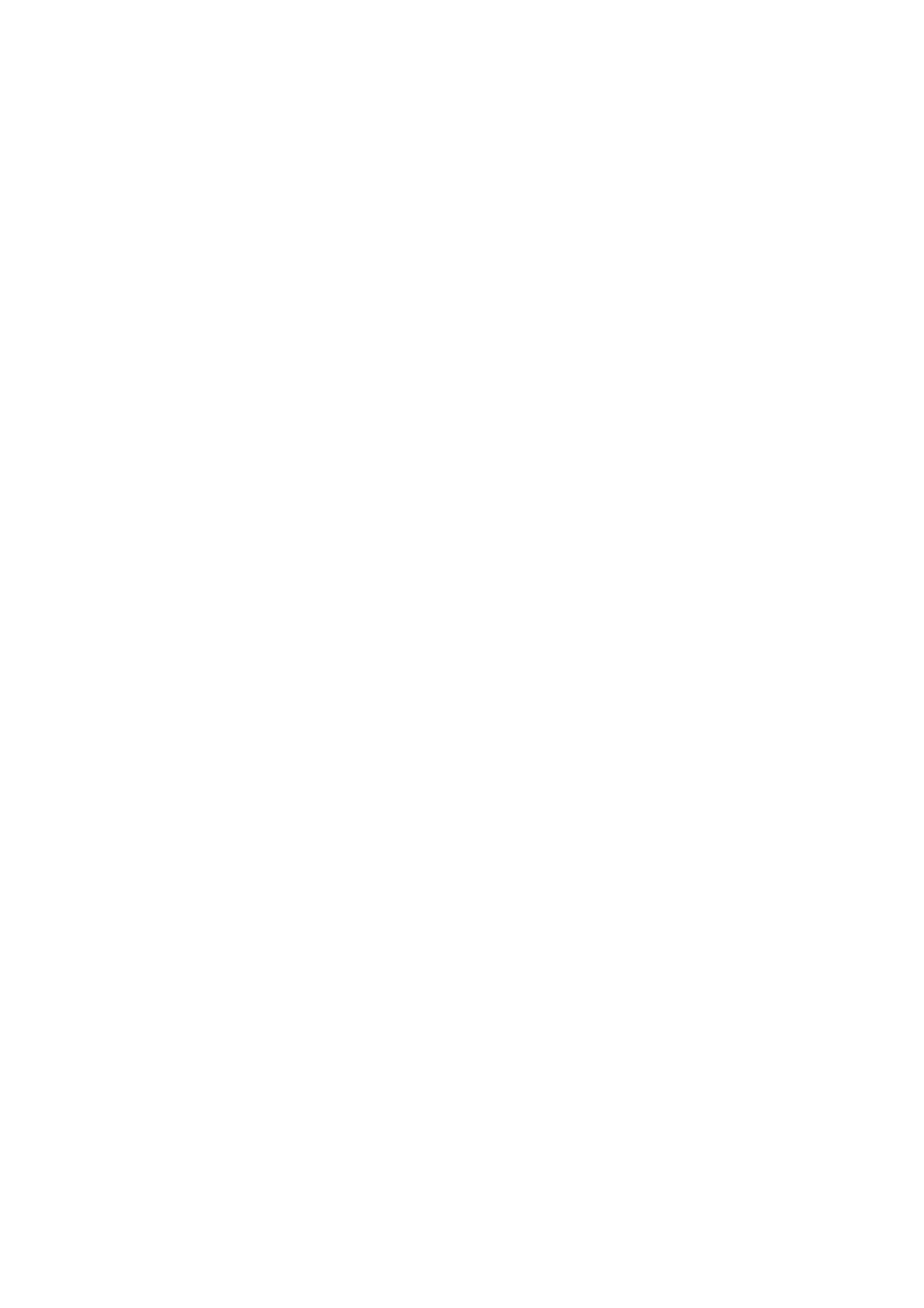#### <span id="page-4-0"></span>**INTRODUCTION**

The Session was opened on Thursday, 15 November 2001 at 08:30 at the Salon de l'Ocean, Centre IFREMER de Brest, Brest, France by Gérard Riou, Director of the Technology and Marine Information of IFREMER. As host of the meeting, Catherine Maillard, SISMER, welcomed the participants to the meeting. The text of the welcoming address is contained in Annex 3.

Bob Keeley agreed to chair the meeting of the Steering Group. He presented the background to the Underway Sea Surface Salinity Data Archive pilot project and outlined the objectives of the meeting.

Background. The Ocean Observations Panel for Climate, OOPC, and its predecessors examined the usefulness of surface salinity data in the context of climate change detection. They state that:

"At high latitude, sea surface salinity is known to be critical for decadal and longer time scale variations associated with deep-ocean over turning and the hydrological cycle. In the tropics, and in particular in the western Pacific, and Indonesian Seas, and in upwelling zones salinity is also believed to be important."

They quote the benchmark sampling strategy to be one sample per 200 km square every 10 days and with an accuracy of 0.1 PSU. They also state that the tropical western Pacific and Indian Oceans and high latitudes should receive the highest priority.

CLIVAR planners have stated what they think are the attributes of a successful data and information management system. In the Proceedings of the International CLIVAR Conference held in Paris in 1998, one attendee stated that the following points are likely to be prominent.

- Swift assembly and distribution of data, ready availability and free access.
- Data sets and products are comprehensive in terms of the variables
- Encourage exploration of historical and paleo data sets.
- Encourage processing methods that eliminate or minimize the production of spurious signals.
- Ensure that adequate and timely data are available for the initialisation and validation of climate forecast systems.
- Maximize the utility of the sustained observing system for various process or intensive studies.
- Work with GOOS/GCOS, World Weather Watch and Global Atmosphere Watch in development and implementation of the strategy.

During the Sixteenth Session of the IOC Committee on International Oceanographic Data and Information Exchange (IODE) in Lisbon, Portugal, 31 October – 8 November 2000, the Committee adopted Recommendation IODE-XVI.10, establishing the Underway Sea Surface Salinity Data Archive Pilot Project and its Steering Group (Annex III). The document submitted by Bob Keeley at IODE XVI titled *Project Proposal for IODE: The Surface Salinity Project* (Doc IOC/IODE-XVI/32) was used as the basis for discussion fo the meeting.

Project Objective. The objective of the project is to organise surface salinity data that are currently collected and to work with data collectors to improve data collection to meet the benchmarks of spatial and temporal sampling and data accuracies set out by the OOPC. The goals of the project are to:

• Improve data acquisition systems and provide feedback to data collectors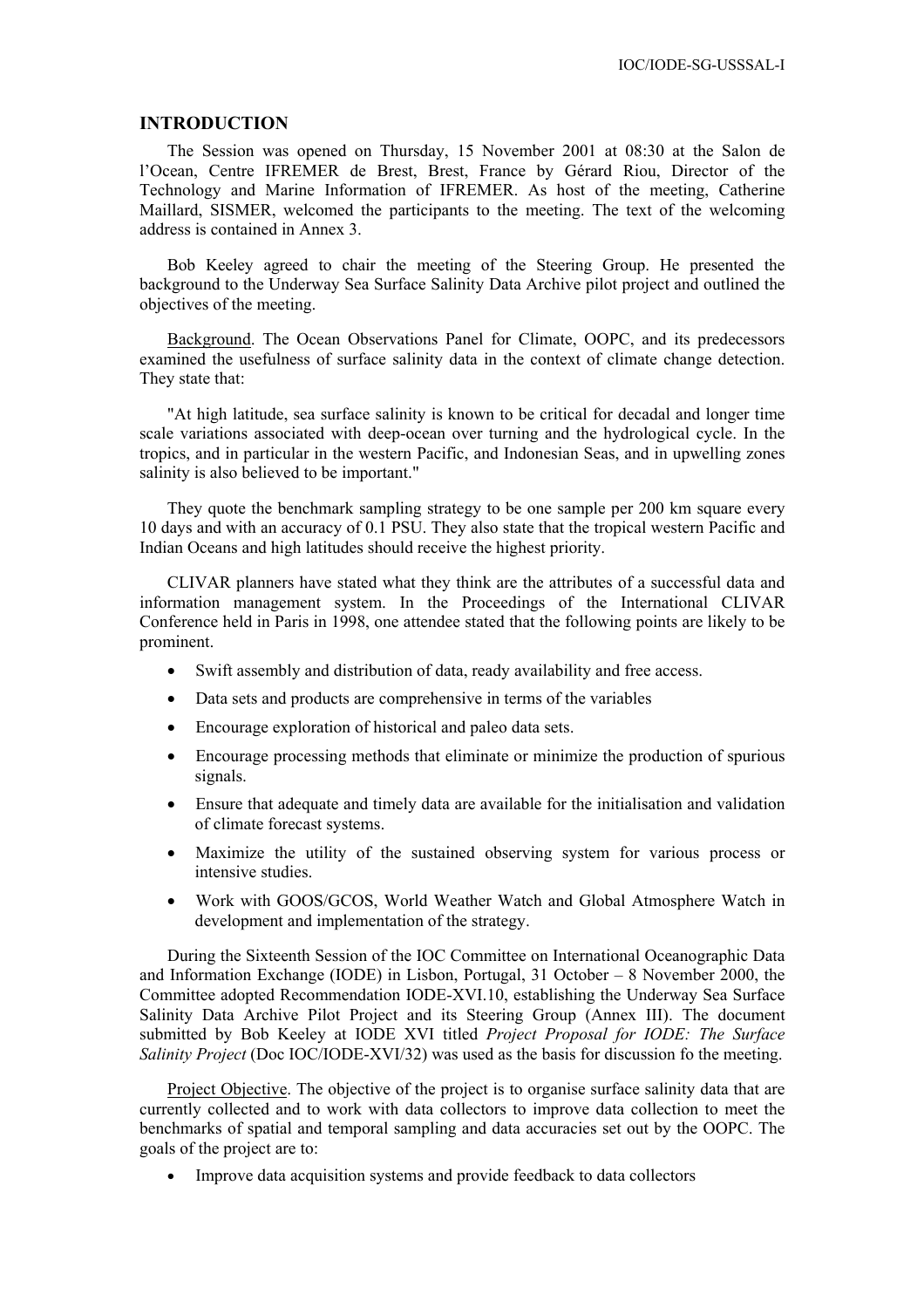- <span id="page-5-0"></span>• Build comprehensive archive for surface salinity data. This will include data collected by any instrumentation at any time.
- Refine and standardise quality control procedures
- Provide data and information to users in a timely way

Meeting Objective: This was the first meeting of interested parties to such a project. The objective of the meeting was to discuss various aspects of the project, and to raise concerns and highlight issues that were considered important. The next stage of development is to write a Project plan and to constitute a Steering Group and find a chairman. If any elements of the project were sufficiently clear, development could start immediately. Finally, it was recognized that other documentation describing the Project may need to be developed to serve to raise the general awareness of the broader ocean community to the Project and to gain their support.

The meeting addressed each of the functions of the data management process – Collection, Transfer, Processing, Archiving and Products - as outlined in the following diagram.



# **DATA COLLECTION**

The data collection process includes the mechanisms and instrumentation, the agencies involved and the timeliness constraints.

Background. The primary instrumentation that can provide in-situ surface salinity data in anything like the quantities needed and at the accuracies required is the thermosalinograph (TSG). This instrument is capable of measuring temperature to accuracies of 0.01 degrees and salinities to 0.02 PSU. These are clearly better than the accuracies given in the scientific justification. However, in order to achieve this level of accuracy, care must be taken in both the installation and maintenance of the TSG. A manual has been prepared by the French in Noumea that provides detailed instructions on the installation and maintenance of TSGs so that the highest possible quality of data is returned. This is available through the SOOP home page (http://www.ifremer.fr/ird/soopip/publications.html).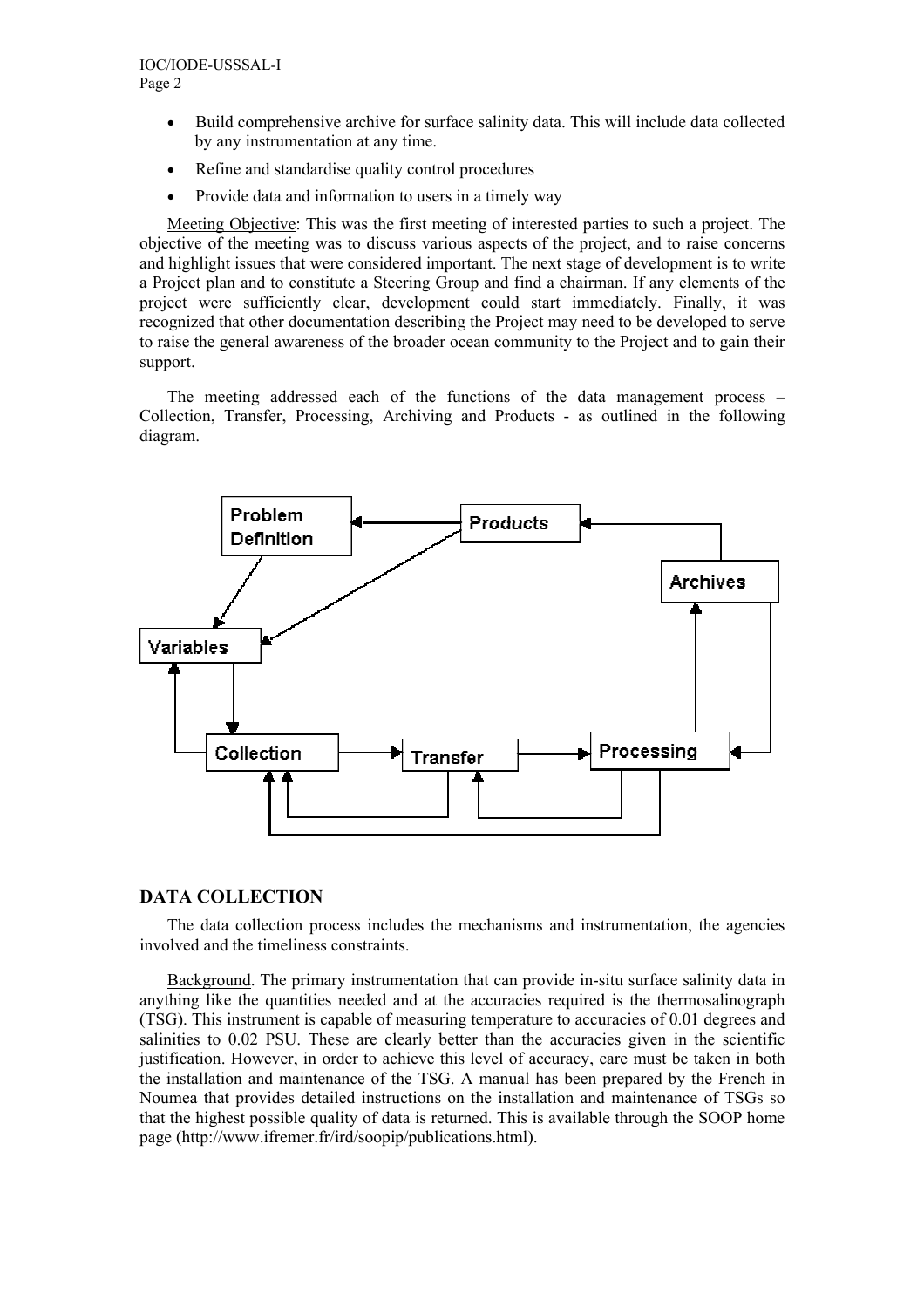<span id="page-6-0"></span>JCOMM have also asked for inclusion of meteorological parameters and the method for addition of such data should be considered. It was agreed that the temporal and spatial scale of sampling should be determined. The question of funding for TSG equipment was raised and it was agreed that the existence of an international project would stimulate funding.

Discussion. Current data collection activities from the represented countries were discussed and these are outlined in Appendix V.

In the course of discussions it was noted that data collection issues that need to be addressed include:

- Need to identify potential data sources.
- Need to address the issue of protocols for measurement (sampling, averaging, in-situ calibrations, characterization of the errors, etc.) - ICES Working Group on Marine Data Management (MDM) could contribute because they have produced and made available guidelines for Underway type data (see, http://www.ices.dk/committe/occ/mdm/guidelines/). IRD has produced a guide to the installation and maintenance of TSGs. This document is available through the SOOP web site.
- Need to address the metadata to be recorded (such as the location of the water intake, location of the temperature and conductivity measurement).
- Need to consider how other kinds of measurements that are made may be included (e.g. SST, oxygen, fluorescence, meteorological, currents, nutrients,  $CO<sub>2</sub>$ )
- Need to consider how to deal with the historical data (much having been collected with buckets). Are these data of any use considering the uncertainty in measurement techniques and poor calibrations?
- Consider a definition of "surface" and "underway".

To answer these questions and to draft relevant sections of the Project Plan, a small working group was formed. Members are listed in the Recommendations section below.

# **TRANSFER**

The transfer component is concerned with data formats and file contents, the transfer mechanisms themselves and, monitoring the speed and reliability of data transfers.

Background. For real-time transfers of data, there is the existing TRACKOB code form used on the GTS. This was developed a number of years ago, but its use has grown only in the past few years. The TRACKOB code form provides for only a minimum of metadata to accompany the measurements. TRACKOB provides simply the averaging period used when reporting data, as well as the position and time information.

The ICES MDM guidelines may contribute by describing what information should accompany surface observations. It is likely that there are a number of different formats that have been developed by each agency and/or country for their own purposes. There is, as yet, no internationally agreed standard for delayed mode data.

Discussion. The discussion was opened with a series of questions and recommendations regarding the data transfer function:

1. Data Rates. The data system will need standards for temporal and spatial scales of the data. Presently real-time data reported as TRACKOBs are typically reported as hourly values. A cursory review finds other sources reported as 5-minute averages. The TSG instrumentation itself may sample at rates as high as a few seconds. We need to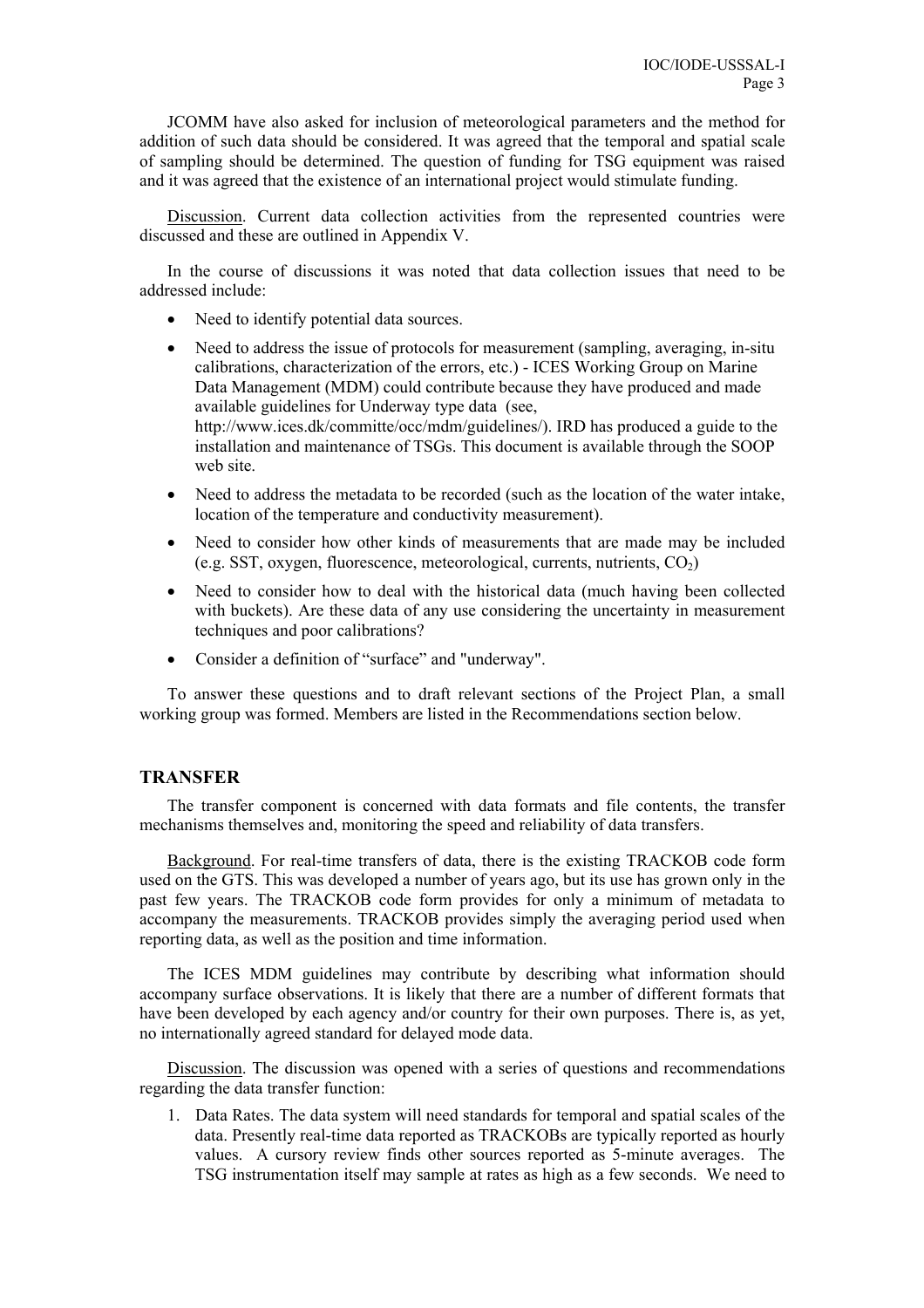determine an appropriate sampling rate or spatial scale (or multiple rates) to propose for the data system (See the Data Collection section for how this will be resolved).

- 2. Exchange Formats. Appropriate formats are needed for multiple aspects of the data system. Formats to serve real-time and delayed-mode collection, exchange between data system components, and for providing data/products to users, need to be considered. This does not mean these formats need be different, but they serve different purposes and have different constraints.
- 3. Real-time data collection, over the GTS, using BUFR is a possibility. The present ASCII TRACKOB format cannot be changed and developing BUFR descriptors would allow the system to accommodate parameters, metadata, and QC flags not allowed in the present TRACKOB. Concern was expressed that oceanographers already have limited access to the GTS and that sending data in BUFR, a format that requires a greater degree of sophistication to deal with, would be more limiting. It was felt that some intermediary would need to acquire the data from the GTS and do the necessary decoding to make the data widely available.
- 4. The Argo data system has taken another approach, relying on the existing TESAC format for real-time transmission over the GTS but instituting a parallel collection and distribution format in netCDF that operates over the Internet and does not require GTS access. This could also be a strategy for this Project.
- 5. Delayed-mode collection. There is a need to consider allowing providers to submit data in various formats. Past experience has shown that if the data system demands contributors to send data strictly in one format it will discourage submissions. The need is to specify mandatory and recommended content, but allow flexibility in formats that contributors can use (MDM guidelines again may assist in specifying the content). However, the data system should create a recommended format for delayed-mode submissions and encourage but not demand its use.
- 6. For data exchange within the data system, the concern is what format can different data centres use to move data between them. For example, in GTSPP, the science centres and the data centres exchange in MEDS-ASCII format. An alternative is to consider direct access to a single database. Data records could be updated directly by the various centres and hence no exchange format is needed. Some members were concerned about how this could work because we have little experience with such international arrangements. Though technically possible, there was some doubt that it could be made to work in a smooth manner. As well, a distributed data system implies access to fast and reliable connections to international networks, which are not readily available in many countries yet. In the end, the meeting seemed to favour a distributed data system; i.e. one that distributes processing and archiving. Appropriate steps will be needed to ensure that such a system does not create duplications.
- 7. The data system must consider formats for providing data to users. The group expressed interest in trying a distributed data system using the DODS technology to allow users a single interface into the distributed holdings. Such a system offers the opportunity to allow users to select from multiple format options. Questions arose regarding the options that the data system should provide, and what content should be included regardless of format option. There was also the recognition that more than one format would be needed to provide data to users. A suggestion was that the Project should also consider the French Coriolis system for providing access to data.
- 8. Metadata is another aspect of the format decisions. The data system needs to develop specific requirements for metadata content and how to include it in the formats. For example, intake depth is very important to understanding underway data. But are there other such metadata issues? There is an overlap on this question with the considerations under Data Collection. It will be left to the people drafting the sections on data collection in the Project Plan to specify the relevant metadata, and the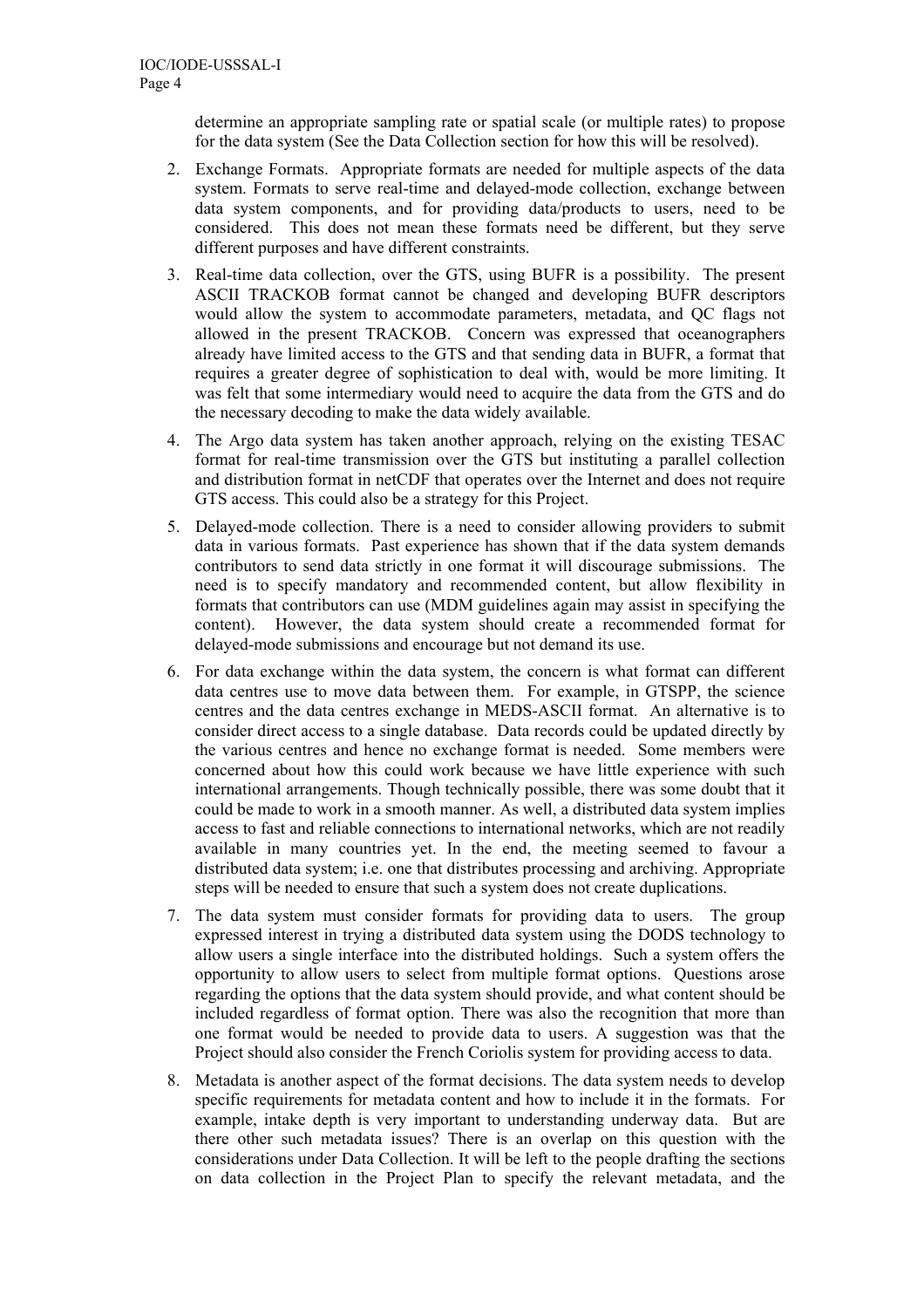<span id="page-8-0"></span>sections dealing in the processing system will ensure the data structures of the Project preserve the metadata.

9. There are three additional aspects of the data system that need consideration. One is the recommendation to retain a 'processing history' with the data. The Argo and GTSPP systems provide examples. Another is the concept of a unique data tag carried with each data set throughout its life. The idea is to provide the ability to quickly identify duplicate data sets as they move about the community of users and data managers. The challenge is to develop a tagging scheme appropriate to these data sets. The third aspect is a proposal to attached 'data state indicators' to data sets. A scheme for these indicators has been included in the Argo data system and can be considered for application in this Project.

# **PROCESSING**

The data processing components includes descriptions of how duplicates will be identified, data quality assessment procedures, the timeliness of these functions as well as monitoring reports to provide to data collectors to improve the collection process.

Background. MEDS acquires real-time data from the GTS, passes the data through simple range checking software and archives everything including time received and GTS bulletin information. These data are available on request. IRD carries out calibrations, quality control and archiving of data collected by their international network of vessels. Data are freely available on the internet or on request. IFREMER has a centralised archive in Brest (with available quality control procedure, however not performed systematically) for the main research vessels. There is a facility for data distribution on request. The US has processing and quality control capabilities developed a few years ago, but the work was discontinued because of lack of funding. There are known to be some national processing facilities, but the information about these is lacking.

Discussion. The two components of quality control processing were discussed: real-time QC and delayed mode QC. Timeliness of data processing is important. If the modelers want the profile data from projects such as Argo within 24 hours, then presumably they would also want SSS data in 24 hours. It was noted that no modelers are requesting real-time SSS for assimilation at this time. This may be because there is no capability to deliver these data, or because they do not yet know how to use such measurements.

There was discussion of the attributes of the QC system that should be employed. It was stated that for the real-time data, the testing should tend to be less strict in what was allowed in order that there would not be substantial delays in data being distributed. It was felt that users of these data in the 2 hour time frame would largely be modelers and they would have checks within their assimilation routines to screen out problem data.

The delayed mode QC system needs to be consistently applied if this function is distributed. This means someone needs to write a Manual of Project QC procedures that are applied for both real-time and delayed mode data. Participants agreed that co-locating QC and data collection was desirable, though for practical reasons this was not always possible. There was some discussion about using climatologies in the QC process. Caution was voiced since good climatologies, especially on global scales do not really exist.

The meeting agreed that original data should be kept, even when the values fail QC testing. This is consistent with practices employed by other programs and guards against the deletion of unusual but real observed values. It was also noted that the Project should keep a "best copy" of the data as well. This would be the version that would be recommended to users.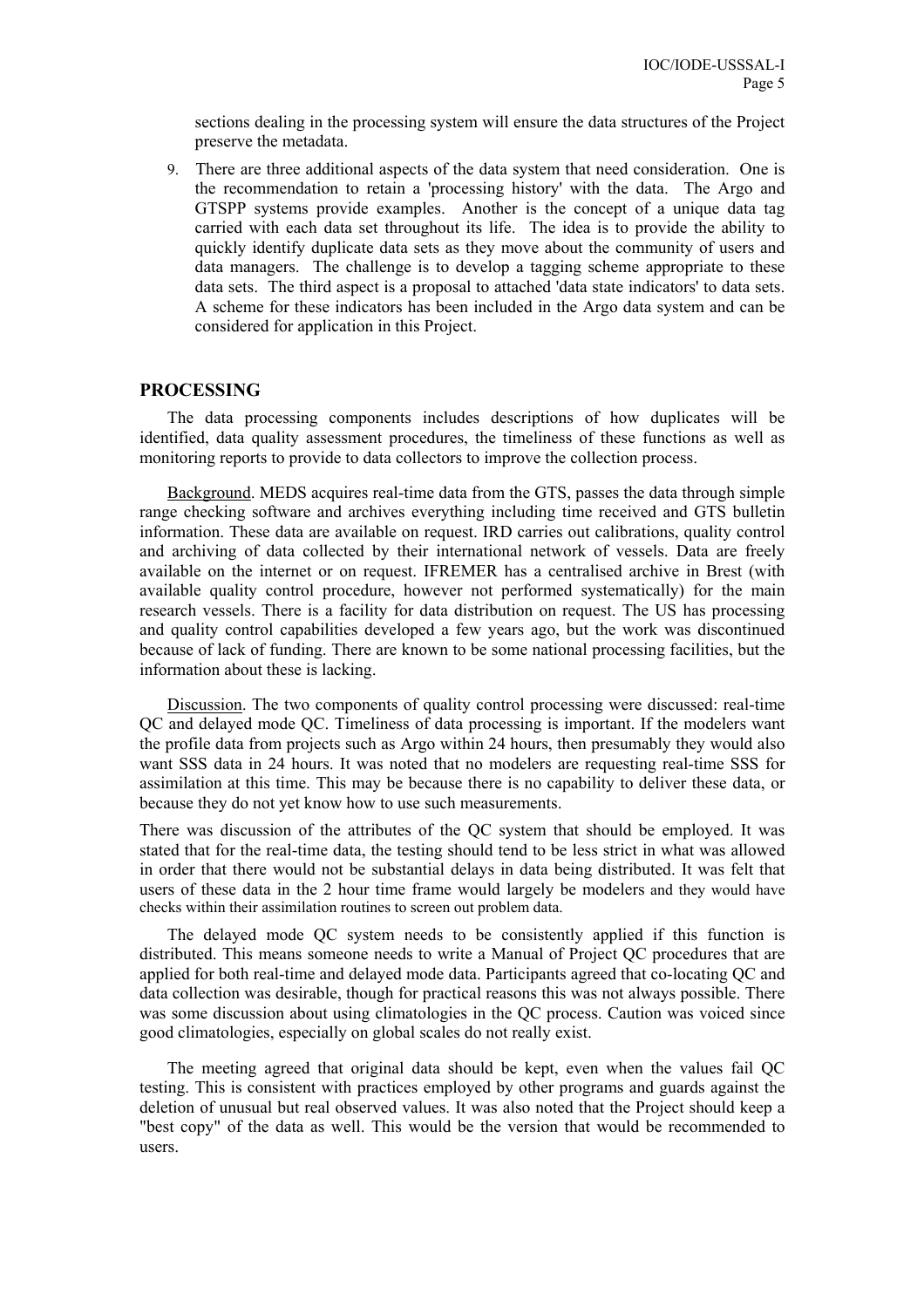<span id="page-9-0"></span>The question of whether or not to provide clients with the QC flags was raised. If the flags are to be provided then we must use BUFR for GTS distribution, or some other format if distribution is available other than on the GTS. If TRACKOB is used then we provide only the good data. Users should have the ability to accept or reject data based on the flag level. Flags need to be clear and usable to the clients.

There should be a unique identifier for each cruise to assist in checking for duplicates and for comparisons of real-time and delayed mode data. However, it was noted that some cruise identifiers currently used (such as ship call signs in real-time) are changed and this makes back tracking very difficult. Solutions to ensure a unique identifier could include call sign or the IOC ship number but more would be required. The same issue was discussed at the GTSPP meeting and work will be undertaken by that group to address this problem. The SSS Project should collaborate with GTSPP on this work.

Part of the processing system could have a feedback mechanism to get information back to the collectors to correct problems seen in the collected data. Part of the processing system has to deal with version control of the data. The differences in the real-time vs. delayed mode time frames need to be clearly defined. It was noted that in France, the delayed mode data time frame is around 7 months. Again, this project should consider following the lead of Argo and attempt to deliver delayed mode data within 5-6 months after collection.

The meeting recognized that it will be necessary to develop data tracking and tools for gauging the performance of the data system. Other programs have such tools and this Project should learn from their experiences.

# **ARCHIVES**

The data archiving component deals with the nature of the archives, security of holdings, data provision and historical data acquisition.

Background. Surface salinity data are collected by a variety of instruments and techniques. Although TSGs can acquire a considerable volume of data, there are existing programs that also have surface salinity measurements. The UOT/GTSPP/SOOP program deals in temperature and salinity profiles in an end-to-end system. Some surface drifters and moored platforms report salinity both at the surface and in profiles. These data come to the RNODC for drifting buoys and also make their way into the GTSPP archives. Profiling floats are expected to make substantial contributions to salinity profile measurements. Tide gauges make surface salinity measurements as well. Surface salinity data is currently collected by a number of institutions:

- 1. ICES has substantial amount of surface salinity data in its "underway" data files going back to the 1900s covering the North Atlantic.
- 2. MEDS operates a global archive for TRACKOB data starting in 1989. They carry out very simple data quality checks only.
- 3. There are databases in Noumea, Brest and Toulouse, that manage surface salinity data from ships maintained by the french (IRD,IFREMER, CNRS).NOAA places some TSG data on an ftp server in Miami.

Discussion. The archive should be the place where people place the data and go to get data. The US NODC provided 1.8 million surface observations to the original WOA CDROM. More data are in the NODC archives however it is not known at this stage how much is there. Mining for old data is a separate activity within this broader project and priority should be given to existing archives in data centres. ROSCOP, for example, shows about 2000 cruises over the last 20 years with underway data. There will be a need to find out who has got what data, and also ask about the quality or care that was taken in collecting the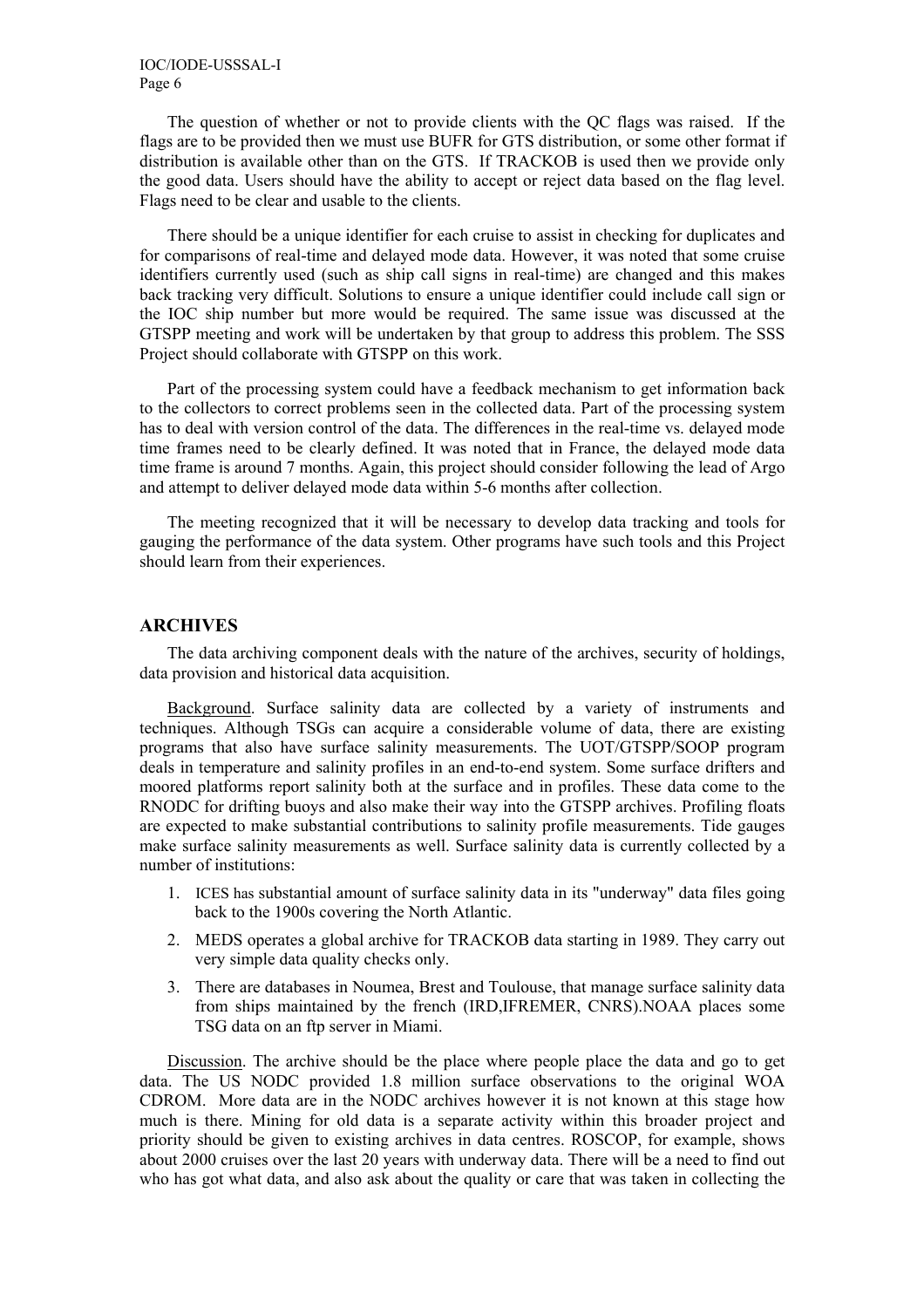<span id="page-10-0"></span>data. It was also suggested that the EDMED directory should be searched to determine what holdings were recorded there. The meeting agreed that a comprehensive list of what archives existed was important.

Having determined the scope of the collections available, it would be necessary to define the focus variables for the Project. It was noted, though, that whatever was built, it should be expandable to handle other variables that are collected in combination with those variables.

The archive function can be split into two parts. The first would deal with the historical data; the second with data collected from this time forward. Because of the varying quality of historical data, the varying information available about the measurements, the varying error characteristics of the historical measurements among other factors, the meeting considered it important to form a science team. This team would recommend how best to deal with the various historical measurements, and help place a priority on their inclusion in a Project archive.

The archive format was discussed as was whether it should be centralized or distributed, whether to follow something like a WDC model or Argo, or some other strategy. As noted above, the strategy of choice seemed to favour a more centralized one, but there was some interest to exercise the use of a truly distributed archive and access system. It was suggested that a subgroup could carry out tests of such a strategy. Coriolis offered to be the first archive for the data, since they were already working towards including French TSG data into their archives.

It was noted that in the US, it is easier to get money to fund new projects rather than reworking old data sets. However, considering the interest in climate change, there may be an opportunity to assemble historical data sets. It was recommended that the Project work with various initiatives (e.g. CLIVAR, GODAE, GOOS) to be sure their requirements were met.

Because the aspects of data transfer, processing and archiving were intimately linked, it was decided to form a working group that would address all of these concerns in the preparation of he Project Plan. Members of the group are reported in the action plan below.

## **PRODUCTS**

The products component encompasses both the provision of data to users and scientific analysis products. It also addresses project documentation, such as project plans and brochures, to increase the visibility of the project.

Background. MEDS places on its web site monthly maps of where TRACKOB data received were collected. ICES has maps of underway data collected since the early 1900s. There may also be other products at other sites.

Discussion. There are three basic questions in regard to products:

- 1. What products are needed?
- 2. Who will generate them?
- 3. How are they to be disseminated?

Three types of products are:

- 1. Data related (e.g. distribution maps, temporal coverage, timeliness)
- 2. Network related (e.g. adequacy of coverage in space and time)
- 3. Science related (e.g. surface salinity maps, anomalies)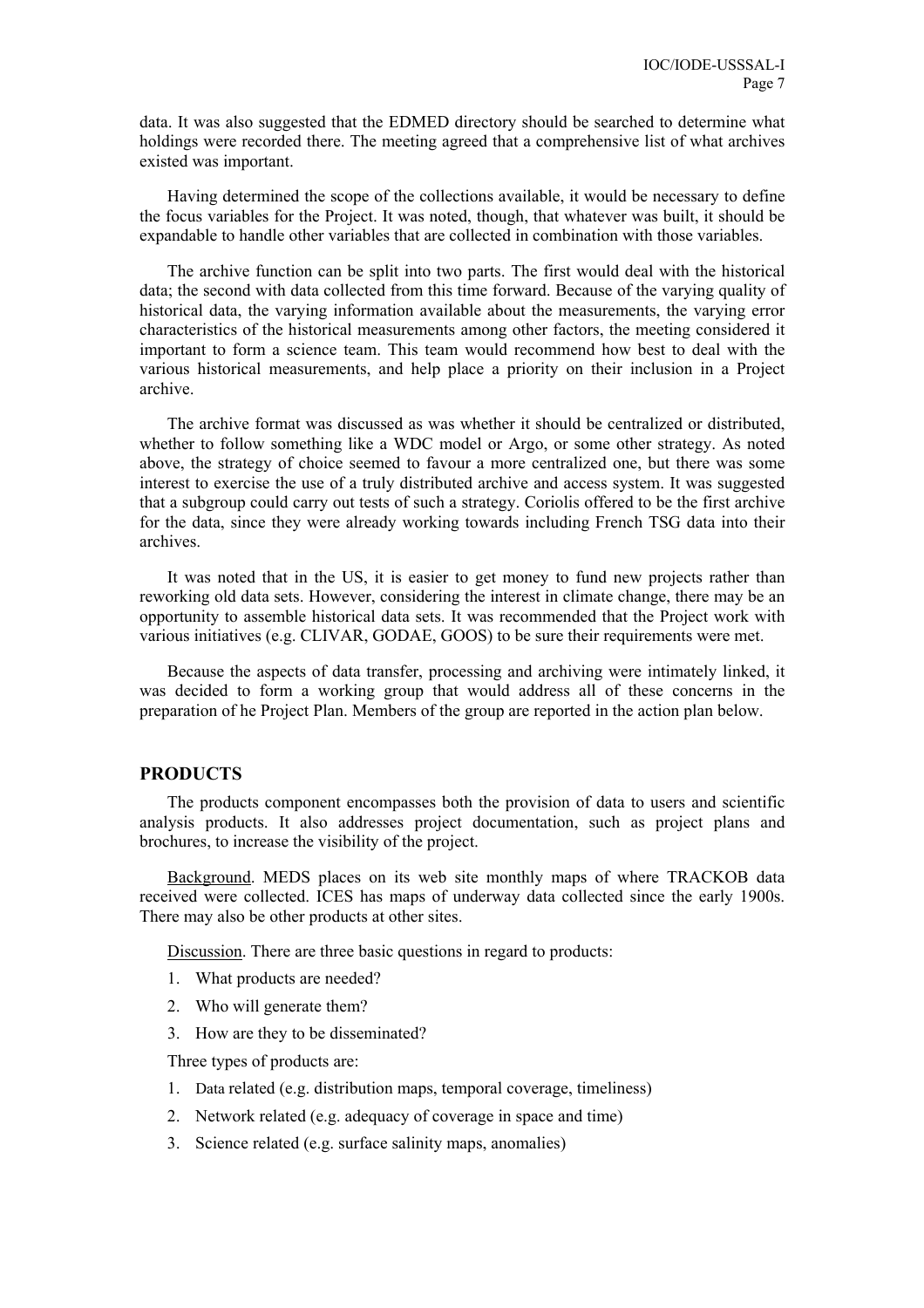<span id="page-11-0"></span>Products can be distributed on the web, ftp and CDROMs. Clients will probably want integration of data sources at some stage. Products that will interest scientists should be generated in order to get early interest in the project. Salinity anomalies are one product that could create interest. Error estimates could be another possible product. COADS could be used as a model for product generation. As data managers, we need to get people interested and wanting to contribute.

A product should be developed to help generate this interest. Products generated by the project should be advertised widely. JCOMM should be informed and asked to include a reference from their web site. The IODE web site could also be used to advertise the Project. It was also considered necessary that the Project Plan describe how less developed nations could contribute to the Project.

It was recognized that not all products will be generated by a single centre. With different contributors to the Project, there will be some centres better placed to create network products, for example, and others to do the science products. Questions were raised about combining data from different instruments into a single product. Here caution is required as we must first understand the error characteristics of these data compared to those of other instruments.

The science team that was recommended to help with the prioritizing the acquisition of historical data will also be of help here. They can be asked to provide a reliable estimate of the error characteristics of the various surface measurements considered by the Project and this would contribute to science products. In addition, it is expected that regional products will be of interest and these, too, can be recommended from the science team.

The generation of products is a common issue with Argo as well as other programs. Since there are common members between this group and the Argo Data Management Team, and products being worked on by them, cooperation with the Argo DMT was advised.

#### **RECOMMENDATIONS**

The group recommended the preparation of a Project Plan. Three sub-groups were formed to provide input to the Project Plan:

Data Collection Sub-group (no sub-group leader at this stage)

Fabienne Gaillard Gilles Reverdin Anthony Isenor Thierry Delcroix Robert Millard (WHOI)

Transfer, Processing, Archiving Sub-group

Thierry Carval Alexander Kuznetzov Kurt Schnebele (sub-group leader) Jean Paul Rebert (or Alain Dessier) Lesley Rickards

Products Sub-group

Catherine Maillard (sub-group leader) Bob Molinari Bob Keeley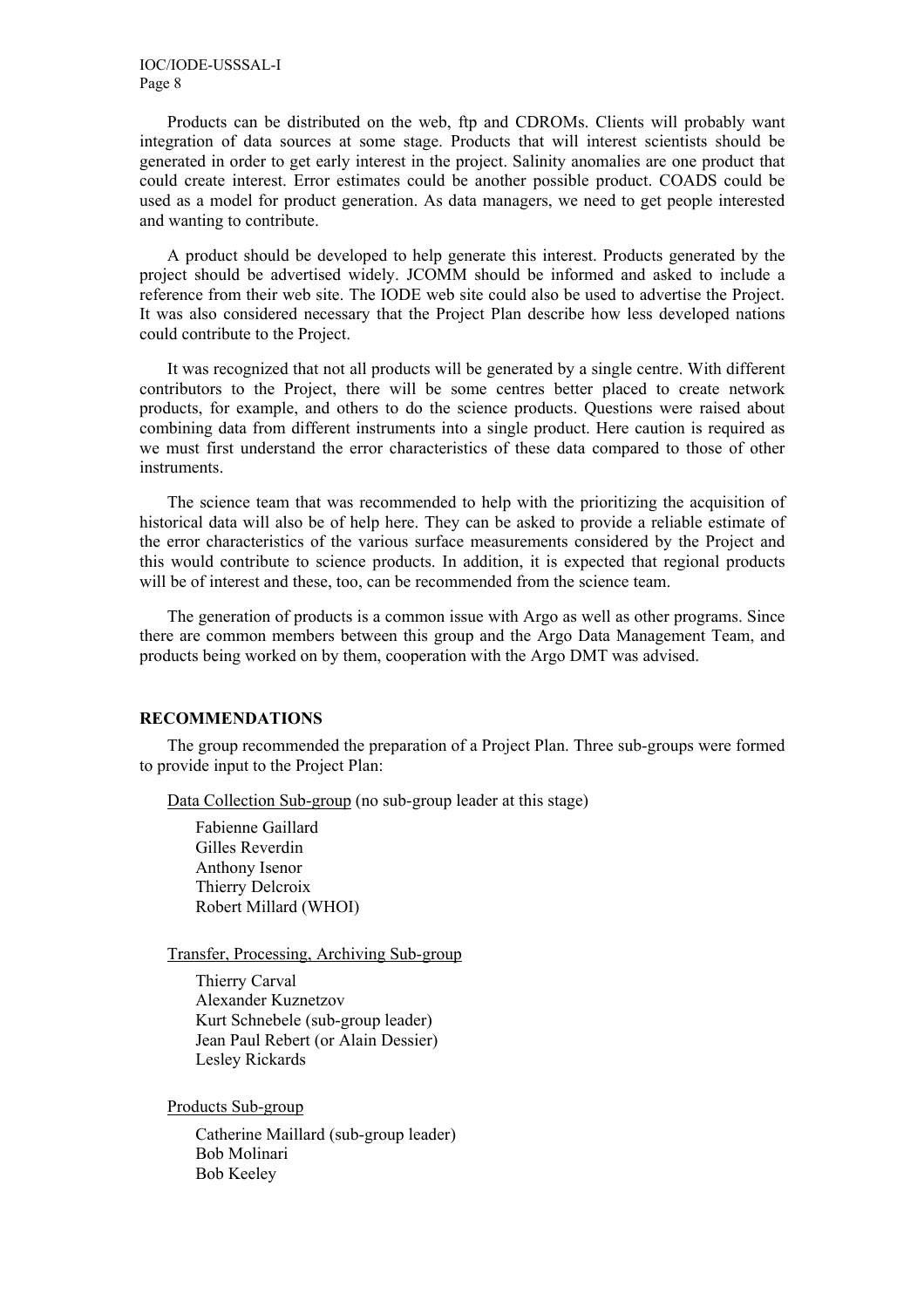#### Gerard Eldin

<span id="page-12-0"></span>It was agreed that special attention should be placed on the Transfer, Processing, Archiving Sub-group that will establish a QC procedure for real time data.

The members of the sub-groups were asked to work together to write sections relevant to a Project Plan. The acting chair agreed to coordinate their activities to develop a draft plan in time for the next meeting. In the mean time, members were asked to consider whom they would wish to be the first chair of the Project, since Bob Keeley would not be able to do this. This person should be confirmed as soon as possible, but certainly by the next meeting.

It was agreed that the second session of the Steering Group would be held in September 2002 and issues to be discussed to include:

- 1. Finalisation of the Project Plan that would include the proposals made by the 3 Subgroups and the feedback received by the scientific community;
- 2. Review the first version of the exchange format and QC methodology from the Transfer, Processing, Archiving Sub-group;
- 3. Review of the first SSSAL data products published in RT and DM
- 4. Proposed new actions to improve in quality and quantity the collection and timely delivery of SSSAL data.

#### **CLOSURE**

The Chairman thanked everybody for contributing to the first session of the Steering Group. He especially thanked this session's host, Catherine Maillard for the excellent arrangements for the meeting. It was agreed that the next session of the working group would be held in September 2002 in Ottawa. The First Session of the IODE Steering Group for Underway Sea Surface Salinity Data Pilot Project was closed on Friday 16 November at 14:00.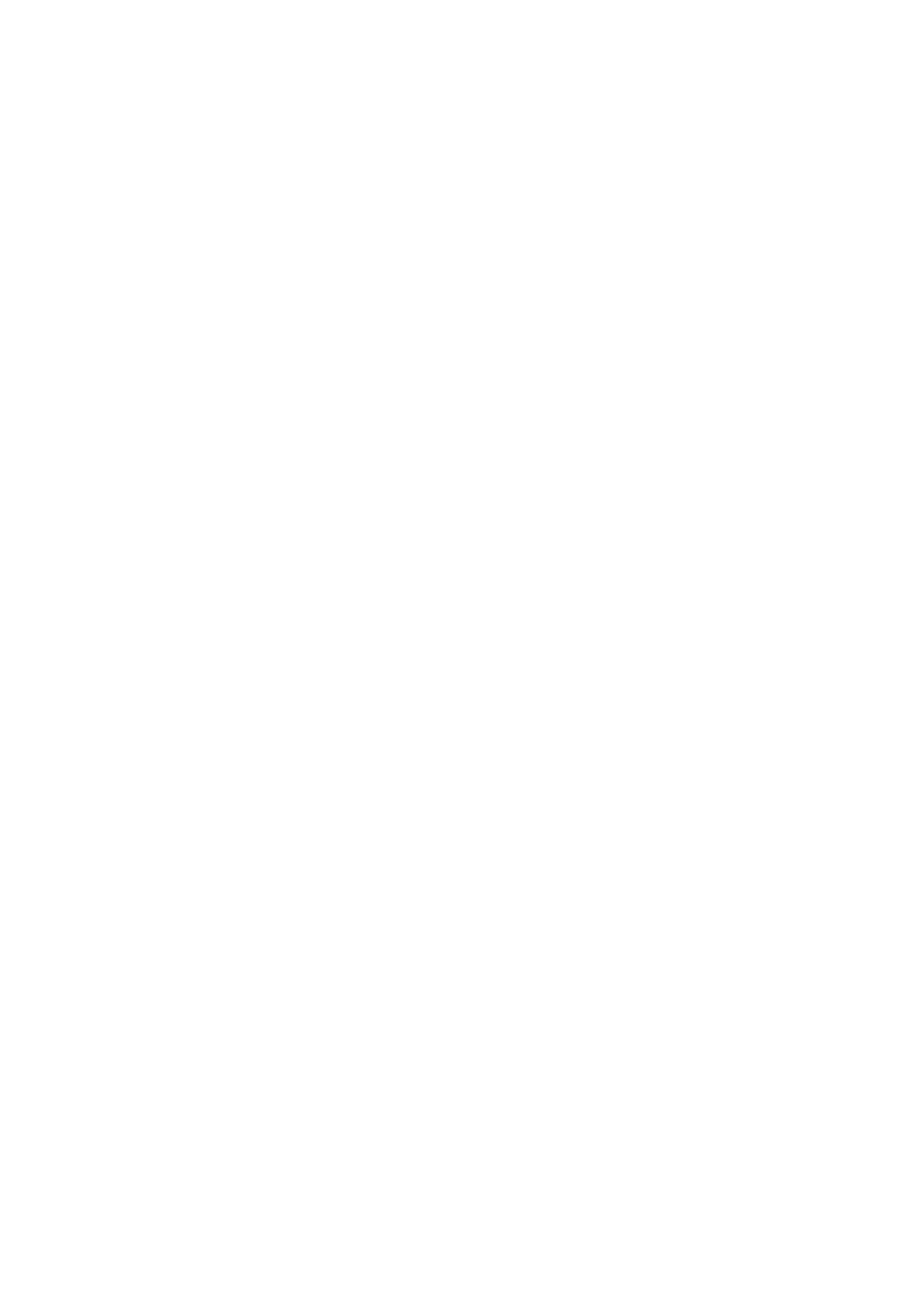## **ANNEX I**

#### **AGENDA**

- 1. INTRODUCTION AND PROJECT OBJECTIVES
- 2. DATA COLLECTION
- 3. TRANSFER
- 4. PROCESSING
- 5. ARCHIVES
- 6. PRODUCTS
- 7. ACTION PLAN AND TIME SCHEDULE
- 8. CLOSURE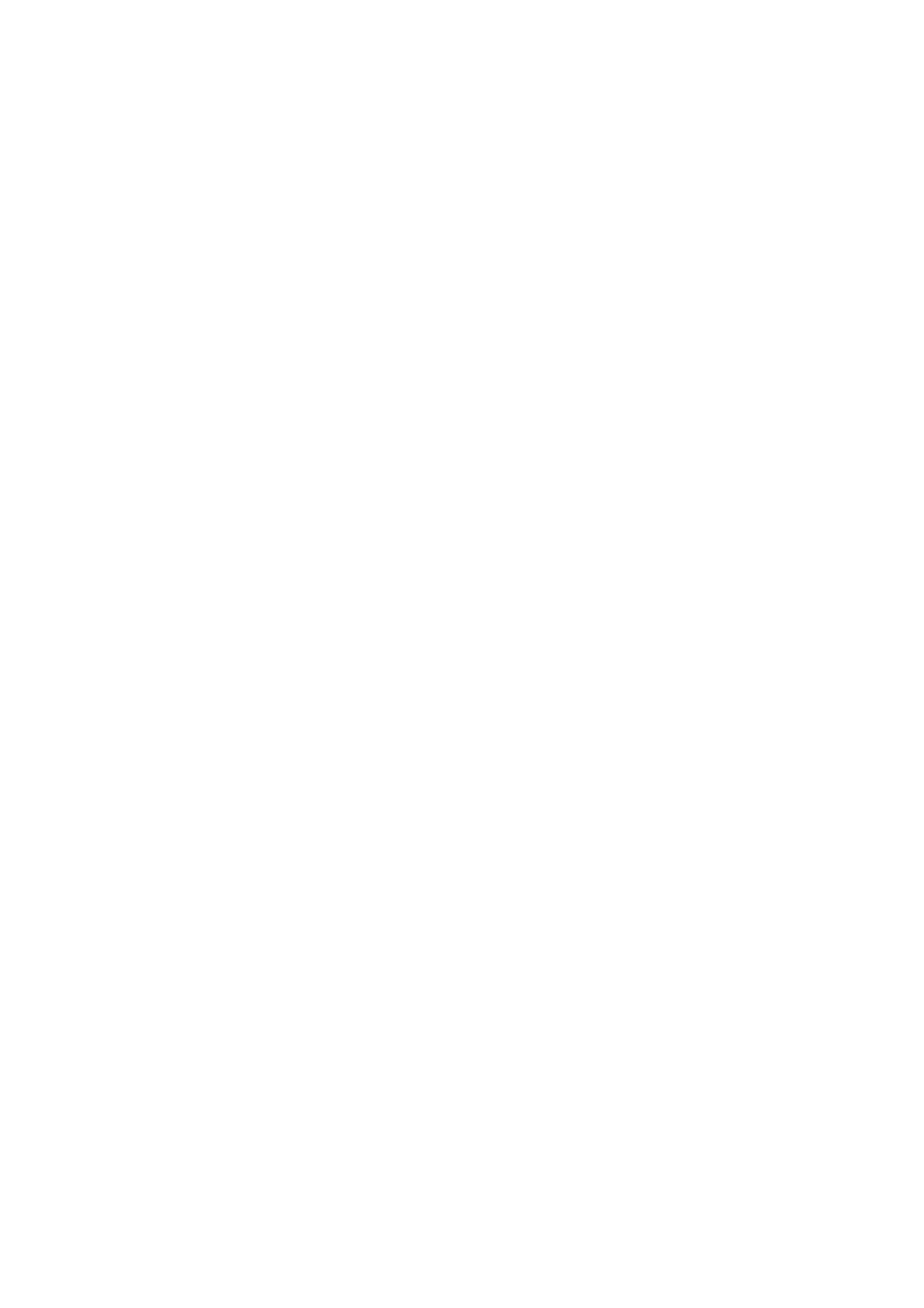#### **ANNEX II**

## **LIST OF PARTICIPANTS**

Thierry CARVAL IFREMER TMSI/IDM Centre IFREMER de Brest BP 70 29280 PLOUZANE FRANCE TEL: +33 (0) 2 98 22 45 97 FAX: +33 (0) 2 98 22 46 44 Email: Thierry.Carval@ifremer.fr

Harry DOOLEY CIEM/ICES Palaegade 2-4 DK-1261 COPENHAGEN K DENMARK TEL: +45 33 15 42 25 FAX: +45 33 93 42 15 Email: harry@ices.dk

Gerard ELDIN LEGOS/GRGS Observatoire Midi-Pyrenees 14, av. Edouard Belin 31400 TOULOUSE FRANCE TEL: +33 (0) 5 61 33 28 72 FAX: +33 (0) 5 61 25 32 05 Email: Gerard.Eldin@cnes.fr

Fabienne GAILLARD IFREMER/DRO/UM LAB. PHYSIQUE DES **OCEANS** IFREMER Centre de Brest BP 70 29280 PLOUZANE FRANCE TEL: +33 (0) 2 98 22 42 88 FAX: +33 (0) 2 98 22 44 96 Email: Fabienne.Gaillard@ifremer.fr

Athanasia IONA HELLENIC NATIONAL OCEANO. DATA **CENTRE** National Centre for Marine Research Institute of Oceanography Aghios Kosmas - Hellinikon 16604 ATHENS **GREECE** TEL: +30 1 98 15703 FAX: +30 1 98 33095 Email: sissy@hnodc.ncmr.gr

Anthony W. ISENOR BEDFORD INSTITUTE OF OCEANOGRAPHY CANADA PB 1006 Dartmouth NOVA SCOTIA B2Y 4A2 CANADA TEL: +1 902 426 4960 FAX: +1 902 426 7827 Email: isenora@mar.dfo-mpo.gc.ca

Robert KEELEY (Chairman) MARINE ENVIRONMENTAL DATA SERVICE (MEDS) Department of Fisheries & Oceans 1202-200, Kent Street OTTAWA, ONTARIO K1A OE6 CANADA TEL: +1 613 990-0246 FAX: +1 613 993 4658 Email: keeley@meds-sdmm.dfo-mpo.gc.ca

Alexander KUZNETSOV RIHMI-WDC ALL RUSSIA RESEARCH INSTITUTE HYDROMET. 6, Koroleva St. Kaluga Region OBNINSK 024035 RUSSIAN FEDERATION TEL: +7 0 8439 716 79 FAX: +7 095 255 2225 Email: kuznet@meteo.ru

Alain LAGRANGE IFREMER TMSI IFREMER Centre de Brest BP 70 29280 PLOUZANE FRANCE TEL: +33 (0) 2 98 22 41 59 FAX: +33 (0) 2 98 22 46 50 Email: Alain.Lagrange@ifremer.fr

Catherine MAILLARD (Host) IFREMER TMSI/IDM/SISMER Centre IFREMER de Brest BP 70 29280 PLOUZANE FRANCE TEL: +33 (0) 2 98 22 42 79 FAX: +33 (0) 2 98 22 46 44 Email: Catherine.Maillard@ifremer.fr

Claude MARCHALOT IFREMER TMSI/IDM Centre IFREMER de Brest BP 70 29280 PLOUZANE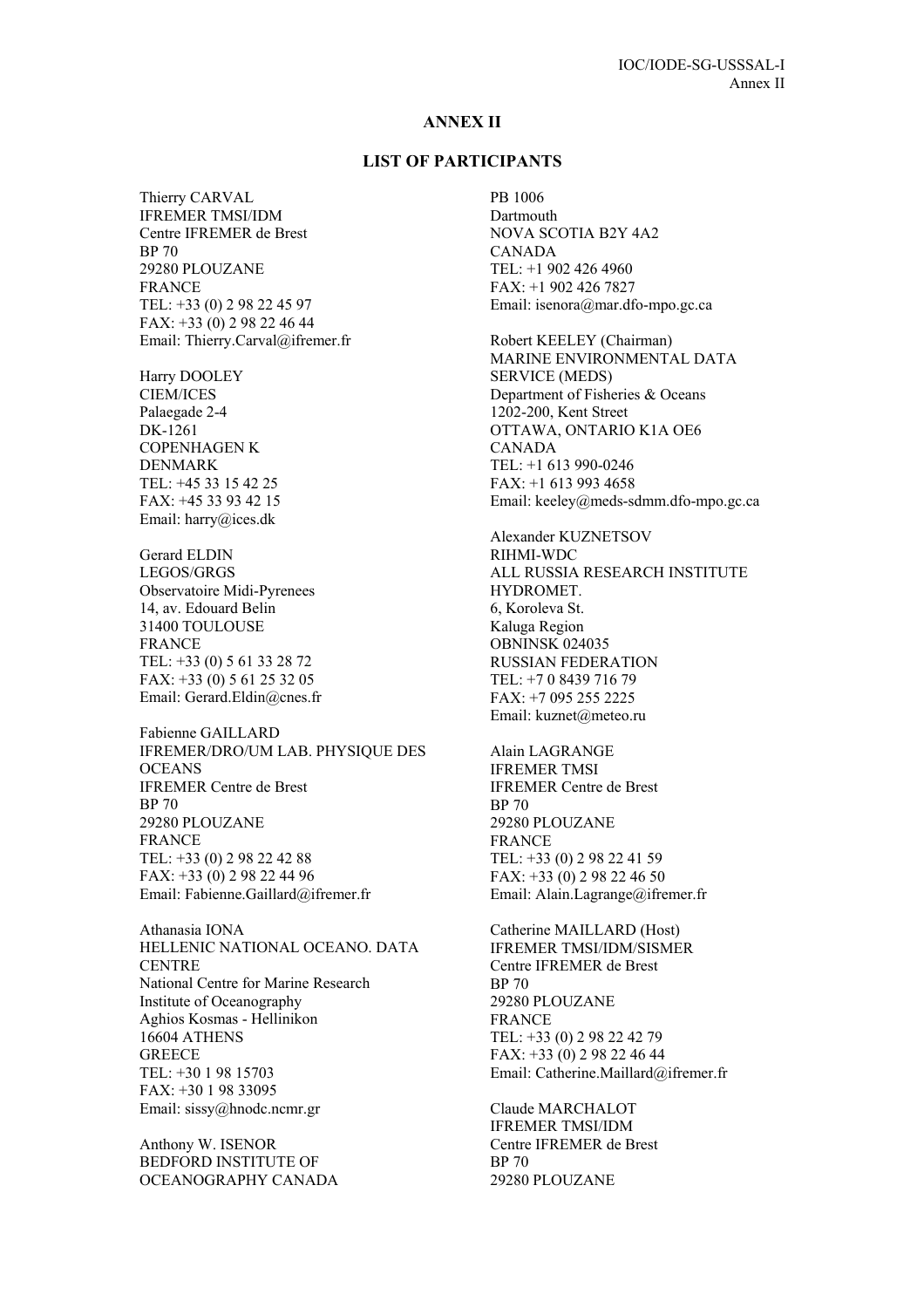IOC/IODE-SG-USSSAL-I Annex II - Page 2

FRANCE TEL: +33 (0) 2 98 22 44 09 FAX: +33 (0) 2 98 22 45 46 Email: Claude.Marchalot@ifremer.fr

Gilbert MAUDIRE IFREMER TMSI/IDM Centre IFREMER de Brest BP 70 29280 PLOUZANE FRANCE TEL: +33 (0) 2 98 22 4216 FAX: +33 (0) 2 98 22 46 44 Email: Gilbert.Maudire@ifremer.fr

Robert L. MOLINARI NOAA, ATLANTIC OCEANO & METEORO LABO (AOML) 4301 Rickenbacker Causeway MIAMI, FL 33149 **IISA** TEL: +1 305 361-4344 FAX: +1 305 361-4392 Email: molinari@aoml.noaa.gov

Loic PETIT DE LA VILLEON IFREMER TMSI/IDM/SISMER Centre IFREMER de Brest BP 70 29280 PLOUZANE FRANCE TEL: +33 (0) 2 98 22 49 13 FAX: +33 (0) 2 98 22 46 44 Email: Loic.Petit.De.La.Villeon@ifremer.fr

Steve PIOTROWICZ NOAA, Office of Oceanic and Atmospheric Research Suite 1350, 2300 Clarenton Boulevard Arlington, Virginia USA 22201-3367 TEL: +1 703-588-0850 FAX: +1 703-588-0872 Email: steve.piotrowicz@noaa.gov

Sylvie POULIQUEN IFREMER DEPARTEMENT D'OCEANOGRAPHIE SPATIALE IFREMER Centre de Brest BP 70 29280 PLOUZANE **FRANCE** TEL: +33 (0) 2 98 22 44 9 FAX: +33 (0) 2 98 22 45 33 Email: Sylvie.Pouliquen@ifremer.fr

Natalia PUZOVA RIHMI-WDC ALL RUSSIA RESEARCH INSTITUTE HYDROMET.

6, Koroleva St. Kaluga Region OBNINSK 024035 RUSSIAN FEDERATION TEL: +7 0 8439 716 79 FAX: +7 095 255 2225 Email: nodc@meteo.ru Jean-Paul REBERT I.R.D. SIEGE 213, rue de la Fayette 75480 PARIS CEDEX 10 FRANCE TEL: +33 01 48 03 7683 FAX: +33 01 40 34 44 12 Email: rebert@ird.fr Lesley RICKARDS BRITISH OCEANOGRAPHIC DATA **CENTRE** Proudman Oceanographic Laboratory Bidston Observatory, Bidston Hill Bidston PRENTON CH43 7RA UNITED KINGDOM

TEL: +44 (0) 151 653 1514 FAX: +44 (0) 151 652 3950 Email: ljr@bodc.ac.uk

Kurt J. SCHNEBELE WORLD DATA CENTRE A/NODC OCEANO. NOAA, E/OC53 1315 East-West Highway, 4th Floor SILVER SPRING, MD 20910-3282 **USA** TEL: +1 301-713-3270 x198  $FAX: +1$  301-713-3300 Email: Kurt.J.Schnebele@noaa.gov

Takashi YOSHIDA JAPAN METEOROLOGICAL AGENCY Otemachi 1-3-4 Chiyodaku 100-8122 TOKYO JAPAN TEL: +813 32 12 83 41 FAX: +813 32 11 30 47 Email: tyoshida@met.kishou.go.jp

#### **SECRETARIAT**

Greg REED International Oceanographic Commission of **UNESCO** 1, rue Miollis 75732 PARIS Cedex 15 FRANCE TEL: +33 01 45 68 39 60 FAX: +33 01 45 68 58 12 Email: G.Reed@unesco.org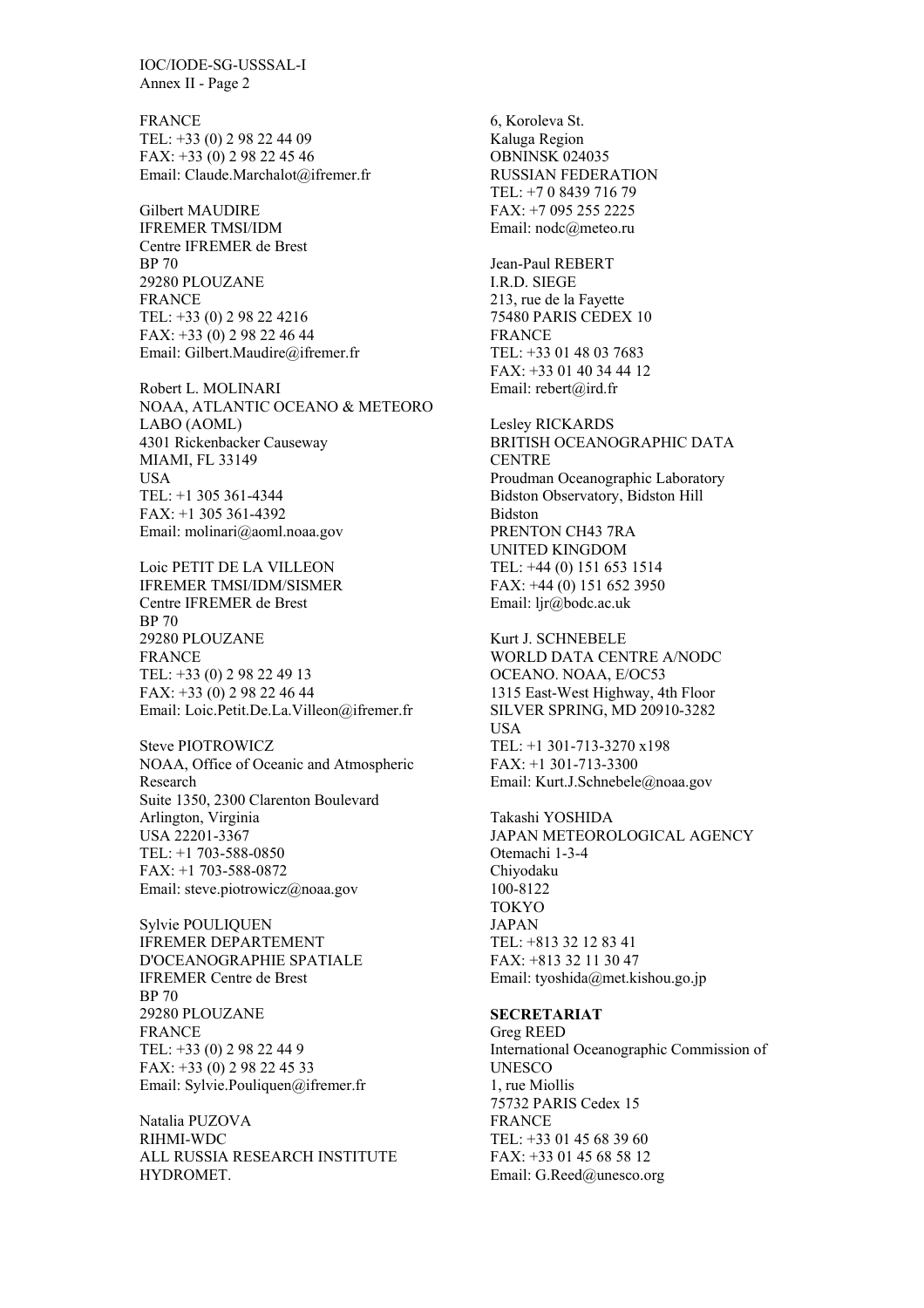#### **ANNEX III**

#### **WELCOME ADDRESS**

#### **Gérard Riou, Director of the Technology and Marine Information of IFREMER**

On behalf of myself and Ifremer I would like to welcome you to this sea surface salinity workshop.

It remembers me that I attended many years ago such a meeting discussing data management within the framework of a scientific program. Some of you I am please to see in this room attended the same meeting. So has something changed since that time? Or is this workshop the continuation of a long routine punctuated by meetings to exchange experience and point of view?

Among the changes I would underline 3 points. First of all the progress in the ocean data assimilation and modelling, second the increase of size of the area of which data are requested, and third the strong request of the stakeholders for prediction. As a result pilot programs are becoming permanent and the construction of the operational oceanography is on the way.

They all increase the need for global data set which can only be obtained within the framework of international cooperation. Assembling high quality global data sets rely on common practice for the quality control and standardisation is needed to facilitate the transfers.

The observation of salinity is now recognized as a high priority for the global observing system. The Ocean Observations panel for Climate underlined the usefulness of surface salinity data for climate change detection. This will be done by the improvement of measurement devices and data management network. This conclusion was endorsed by the sixteenth conference of the UNESCO/IOC/IODE, which recommended an underway sea surface salinity data archiving project. The JCOMM-1 meeting supported such a project urging that integration with other data collected at the same time be considered.

The present workshop is focused on one approach: in situ measurements from thermosalinograph carried out on research or opportunity vessels.

Ifremer is involved in surface salinity data collection and data management, and supports the sea surface salinity project. This data are currently collected on board of Ifremer research vessels Atalante, Thalassa, Suroit and Europe. From two of them Thalassa and Suroit they are already transferred in near real time and it will be soon done from Atalante.

Ifremer also collects data from coastal monitoring network and will be involved in the calibration program of the new satellite salinity sensor SMOS.

During the meeting you will review the TRACKOB document written by Bob Keeley. Reading this position paper and the comments exchanged by mail I am sure we will build an effective international project.

I wish you a very good and fruitful meeting. Thank you.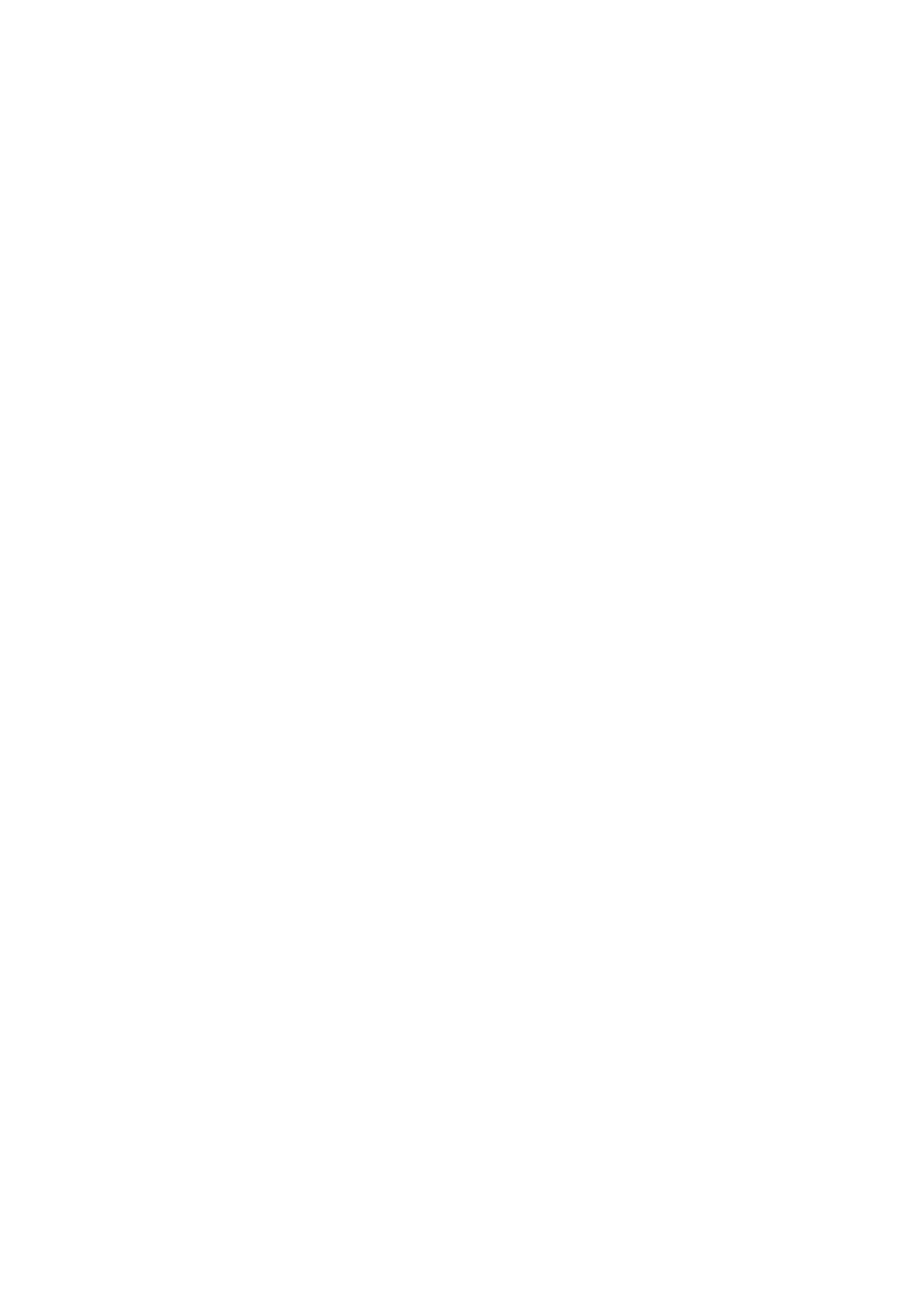## **ANNEX IV**

#### **Recommendation IODE-XVI.10**

# **UNDERWAY SEA SURFACE SALINITY DATA ARCHIVING PILOT PROJECT**

The IOC Committee on International Oceanographic Data and Information Exchange,

**Noting** that the Ocean Observations Panel for Climate (OOPC) considers sea surface salinity data as critical for the study of the decadal and longer timescale variations associated with deep ocean overturning,

**Further noting** that the number of countries collecting underway sea surface salinity data and the volume of data collected within coastal and open ocean monitoring programmes are rapidly growing,

**Recognizing** that presently there is little international co-operation in the exchange and management of these data,

**Acknowledging** the need to build effective international management of these data in cooperation with data providers and users to meet the requirements for temporal and spatial sampling resolution and measurement accuracies set forth by the OOPC,

**Recommends** the establishment of a Pilot Project for the management of these data with the Terms of Reference as attached in the Annex to this recommendation,

**Invites** the IOC Executive Secretary, in consultation with the Chairmen of IODE and OOPC, to establish a Steering Group to implement and monitor progress of the Pilot Project.

**Invites** the IODE Member States and other interested countries collecting underway sea surface salinity data to participate in the activities of the Steering Group.

#### **Annex to Recommendation IODE-XVI.10**

# **Terms of Reference of the Underway Sea Surface Salinity Data Archiving Pilot Project**

#### **Objectives of the Pilot Project:**

(i) To acquire, quality control, store in standard format, and disseminate the collected underway sea surface salinity data

(ii) To establish close co-operation with relevant data centres to build a database and develop data management procedures and standards

(iii) To build a comprehensive archive for USSSAL data including appropriate metadata

(iv) To develop and implement procedures for quality assessment of real time and delayed mode data based on the GTSPP experience

(v) To provide data and information on line to users in a timely fashion

(vi) To ensure safeguarding of high resolution delayed mode data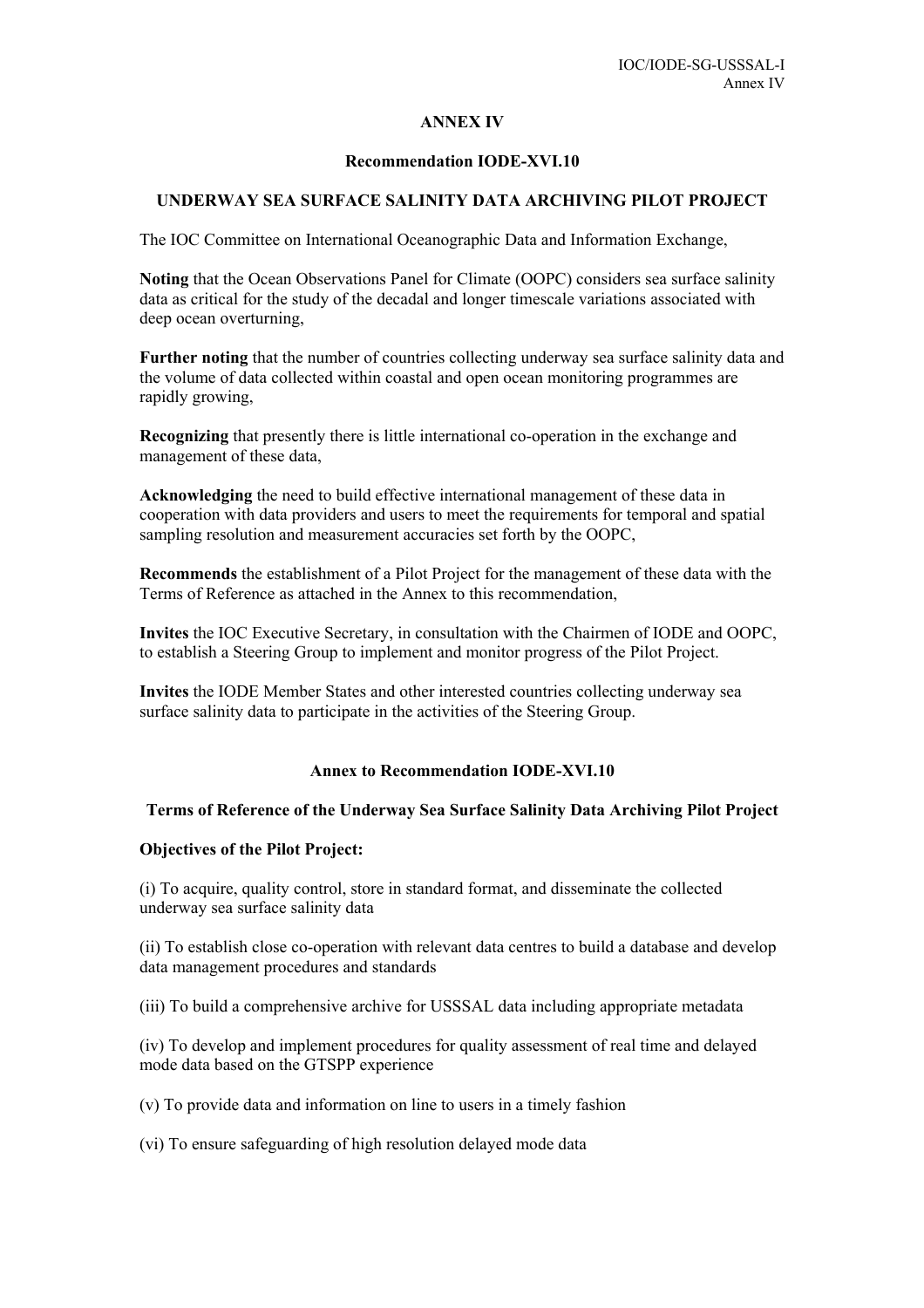(vii) To co-operate with data collectors to improve the data acquisition systems and to provide information on the data they provide

(viii) To maintain close links with other data collection and management programmes such as JCOMM and SOOP

(ix) To prepare proposals for the archiving of all potentially available underway data types

# **The Participants in the Pilot Project:**

The Pilot Project will be carried out by a Steering Group composed of, inter alia, IFREMER / IRD / SISMER (France), MEDS (Canada), BSH (Germany), BODC (UK), ICES (Denmark), NCMR / HNODC (Greece), WDC for Oceanography - Silver Spring (USA).

# **Work Plan and Timing:**

The Steering Group will work by correspondence (e-mail). The Group will report to the IODE Officers and to the IODE Committee.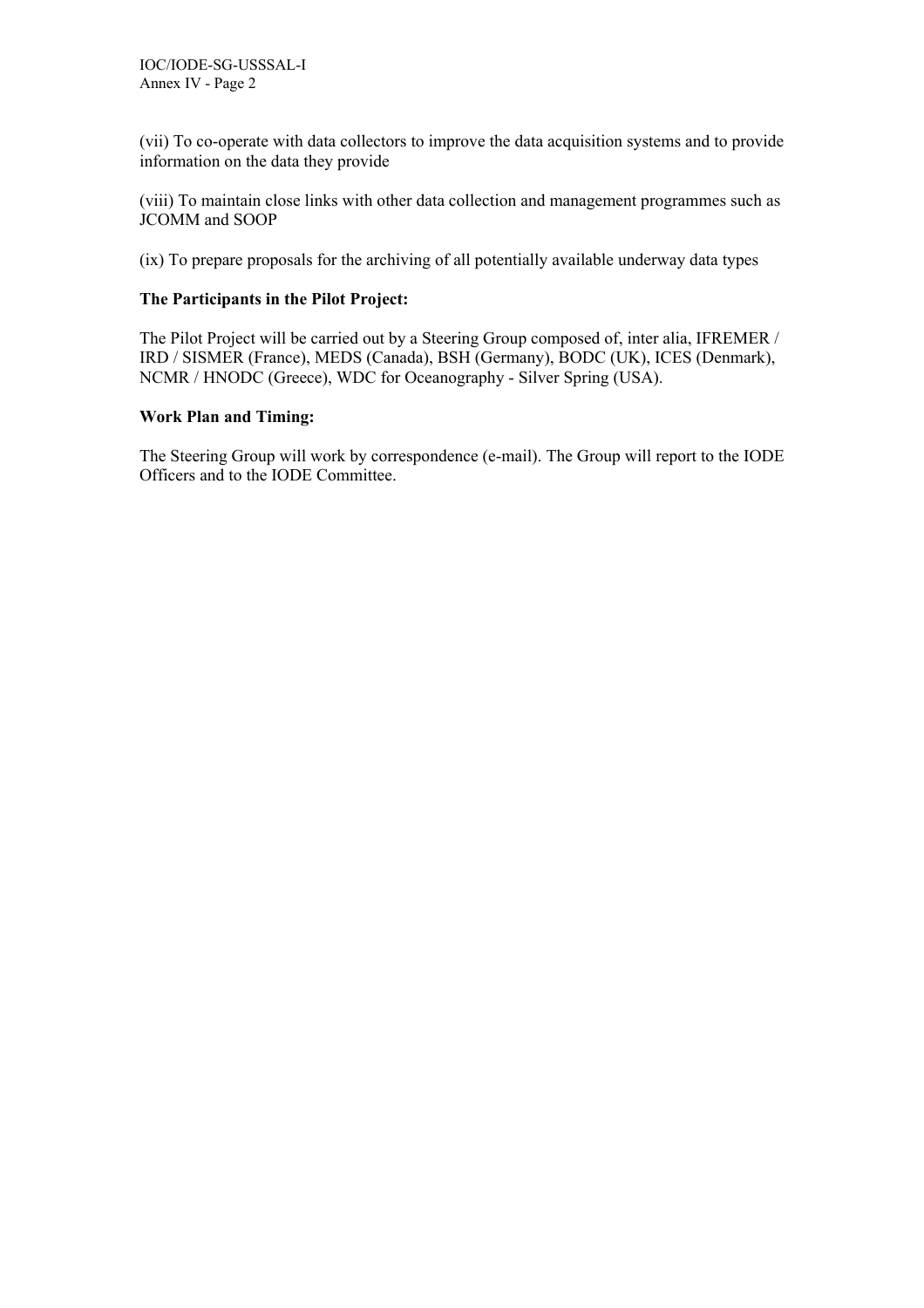#### **ANNEX V**

#### **DATA COLLECTION ACTIVITIES FROM REPRESENTED COUNTRIES**

**ICES**. Data archived starts in 1892. These are obtained from bucket measurements and continue through the 1960s. There was a drop in data input from the mid 1980s. The spatial coverage is the Atlantic Ocean. All data are transferred to WDC.

**Greece**. TSGs are being installed on Research Vessels and arrangements underway to have data transferred to data centres. Calibration is carried out with CTD values only. Most of their data are from the eastern Mediterranean. There is no general TSG collection on the Mediterranean but the future MEDAR projects could consider the compilation of such an archive. Data have not been transferred to WDCs.

**UK-BODC**. Pump and TSG data are available from its project databases. The pump data are made available to ICES. Datasets are fully documented and published on CD-ROM. Surface salinity measurements are also collected along ferry routes from 1960s to 1980s. They have experience in documenting characteristics of the data collection systems on ships. Only some of the data have been sent to WDCs.

**Japan**. No underway surface salinity data are available from Japanese sources. There is no delayed mode data stream. They have experience in handling data in TRACKOB form only.

**France-IFREMER** research vessels routinely collect real time surface salinity. They consider the most appropriate sampling granularity to be 1-5 minutes, with a preference for 2 minutes. The delayed mode processing software and archive of TSG data is not developed but some work is underway. CTDs are used for calibration purposes. Generally, the data have not been sent to the WDCs

**France-IRD** maintains a network of SOOPs from several different nationalities through the 3 oceans, with a TSG sampling rate of 5mn. Additional support from CNRS is provided in the North Atlantic. Several ships send hourly real-time data through the GTS. Delayed-mode data are processed in Noumea in Brest, including regular sensor calibrations and comparisons with their own (1972-1992) bucket data climatology. In addition, 2 IRD-owned research vessels also collect SSS data. Data from the IRD operated network are freely available on the internet. A large part of these data has been sent to international data centers like ICES and the Pacific network data were published on a Cd-Rom.

**Russia**. Underway datasets are collected with various sensor types. Some data are on the GTS but they do not use TRACKOB. They plan to acquire TRACKOB next year. Various Russian institutes make underway measurements.

**Canada-MEDS**. All data are available from TRACKOB received at MEDS. Some of these data are provided to France but MEDS does not look at the quality. Various Research Vessels make measurements in waters around Canada. These data are not sent to MEDS yet although it is expected that such data will soon start arriving.

**Canada-Bedford Institute**. Some research ship measurements are made from engine cooling intake, with probably 10-30 cruise datasets. Quebec region and West Coast have ferry installations, Newfoundland may have some open ocean data from the Atlantic Zonal Monitoring program (but this is only a few years old). No standard calibrations are